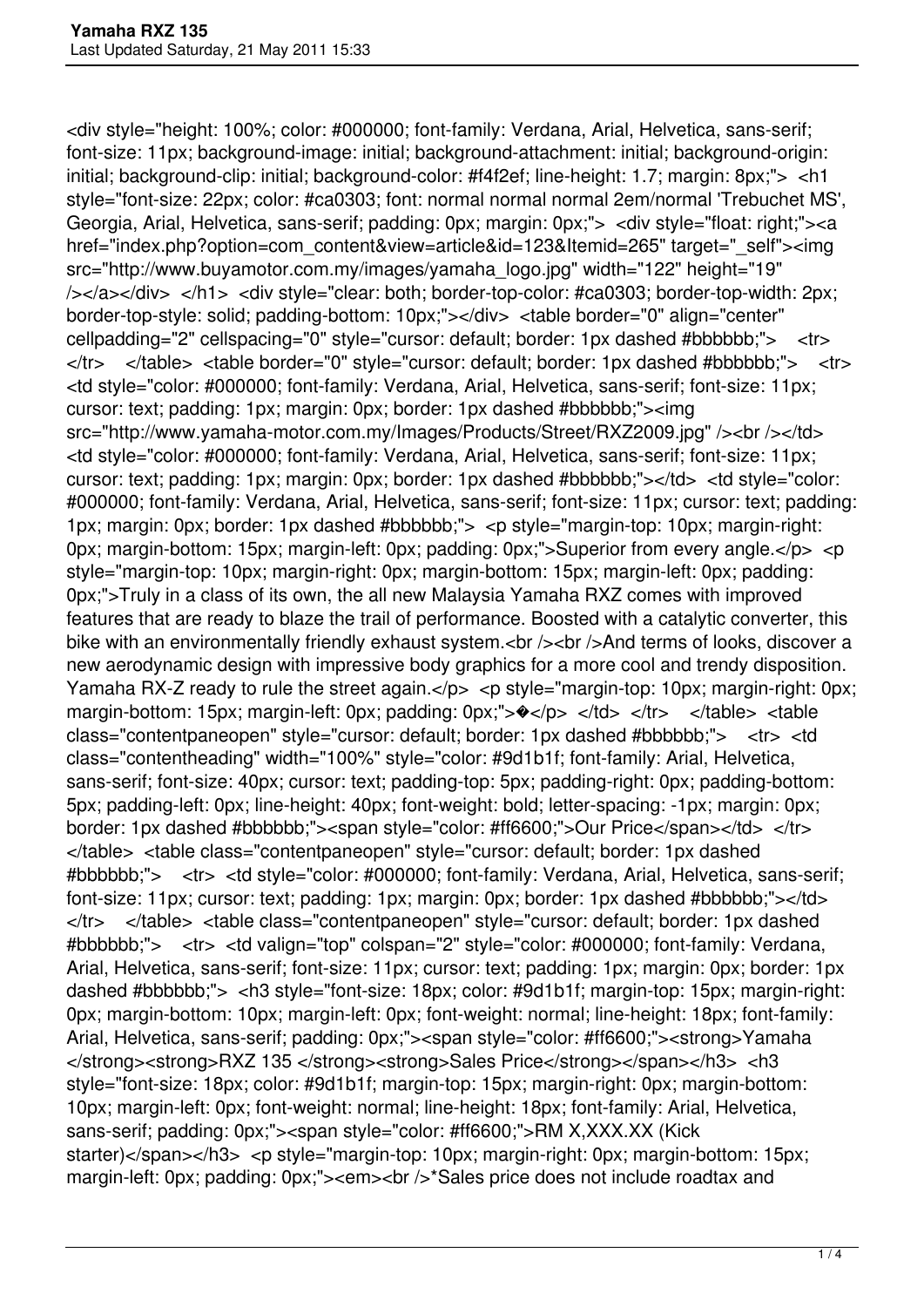insurance.</em></p> <h3 style="font-size: 18px; color: #9d1b1f; margin-top: 15px; margin-right: 0px; margin-bottom: 10px; margin-left: 0px; font-weight: normal; line-height: 18px; font-family: Arial, Helvetica, sans-serif; text-align: left; padding: 0px;"><a href="index.php?option=com\_contactmap&view=contactmap&id=1&Itemid=222" target="\_self" style="color: #417cab; text-decoration: none;">Please click here to contact us</a></h3> </td> </tr> </table> <p style="line-height: 1.7; font-size: 11px;">{jatabs type="content" position="top" width="100%" height="auto" mousetype="click" animType="animMoveVir" skipAnim="false" duration=1000 }</p> <p style="line-height: 1.7; font-size: 11px;">[tab title="Features"]</p> <table class="contentpaneopen" style="line-height: 1.7; font-size: 11px;">

 <tr> <td class="contentheading" width="100%" style="padding-top: 5px; padding-right: 0px; padding-bottom: 5px; padding-left: 0px; font-family: Arial, Helvetica, sans-serif; font-size: 40px; line-height: 40px; font-weight: bold; color: #9d1b1f; letter-spacing: -1px; margin: 0px;"><span style="color: #ff6600;">Features</span></td> </tr> </table> <table style="color: #000000; font-size: 11px;" align="center" cellpadding="2" cellspacing="1" border="0" width="80%" class="content-black"> <tr> <td height="10" colspan="2"></td> </tr> <tr> <td style="text-align: justify;"><img

src="http://www.yamaha-motor.com.my/Images/Products/Street/Features/rxzeksmain.jpg" /><br /><strong>Pemangkin Asap</strong><br />Pemangkin tiub-panas mengurangkan gas daripada ekzos sehingga 50%. Ia membersihkankan elemen-elemen toksid seperti karbon monoksida, hidrokarbon dengan menukarkannya kepada sebatian seperti air, hidrogen dan karbon dioksida. Pemangkin mesra alam sekitar ini tidak memerlukan penyelenggaraan. Inilah yang pertama dalam kelasnya di Malaysia dan penggunaan petrol tanpa plumbum adalah disyorkan.</td> </tr> <tr> </tr> </tr> </table> <p style="line-height: 1.7; font-size: 11px;"> $\rightarrow \rightarrow$ </p> <p style="line-height: 1.7; font-size: 11px;">[/tab]</p> <p style="line-height: 1.7; font-size: 11px;"><br />[tab title="Specifications"]</p> <table class="contentpaneopen" style="line-height: 1.7; font-size: 11px;"> <tr> <td class="contentheading" width="100%" style="padding-top: 5px; padding-right: 0px; padding-bottom: 5px; padding-left: 0px; font-family: Arial, Helvetica, sans-serif; font-size: 40px; line-height: 40px; font-weight: bold; color: #9d1b1f; letter-spacing: -1px; margin: 0px;"><span style="color: #ff6600;">Specs</span></td> </tr> </table> <table class="contentpaneopen" style="line-height: 1.7; font-size: 11px;"> <tr> <td style="padding: 1px; margin: 0px;"></td> </tr> </table> <table class="contentpaneopen" style="line-height: 1.7; font-size: 11px;"> <tr> <td valign="top" colspan="2" style="padding: 1px; margin: 0px;"> <p style="margin-top: 10px; margin-right: 0px; margin-bottom: 15px; margin-left: 0px; padding: 0px;">YAMAHA RXZ 135 SPECIFICATIONS</p> <table border="0" width="500px"> <tr> <td style="background-color: #ececec; padding: 1px; margin: 0px;">Overall length x width x height</td> </tr> <tr> <td style="padding: 1px; margin: 0px;">1,990 x 725 x 1,160 mm</td> </tr> <tr> <td style="background-color: #ececec; padding: 1px; margin: 0px;">Seat Height</td>  $\langle t \rangle$  <tr> <td style="padding: 1px; margin: 0px;">770 mm</td> </tr> <tr> <td style="background-color: #ececec; padding: 1px; margin: 0px;">Wheel base</td> </tr> <tr> <td style="padding: 1px; margin: 0px;">1,300 mm</td> </tr> <tr> <td style="background-color: #ececec; padding: 1px; margin: 0px;">Minimum Ground Clearance</td> </tr> <tr> <td style="padding: 1px; margin: 0px;">175 mm</td> </tr> <tr> <td style="background-color: #ececec; padding: 1px; margin: 0px;">Dry weight/ Curb weight</td> </tr> <tr> <td style="padding: 1px; margin: 0px;">106 kg</td> </tr> <tr> <td style="background-color; #ececec; padding: 1px; margin: 0px;">Engine oil capacity</td> </tr> <tr> <td style="padding: 1px; margin: 0px;">1.2 litre</td> </tr> <tr> <td style="background-color: #ececec; padding: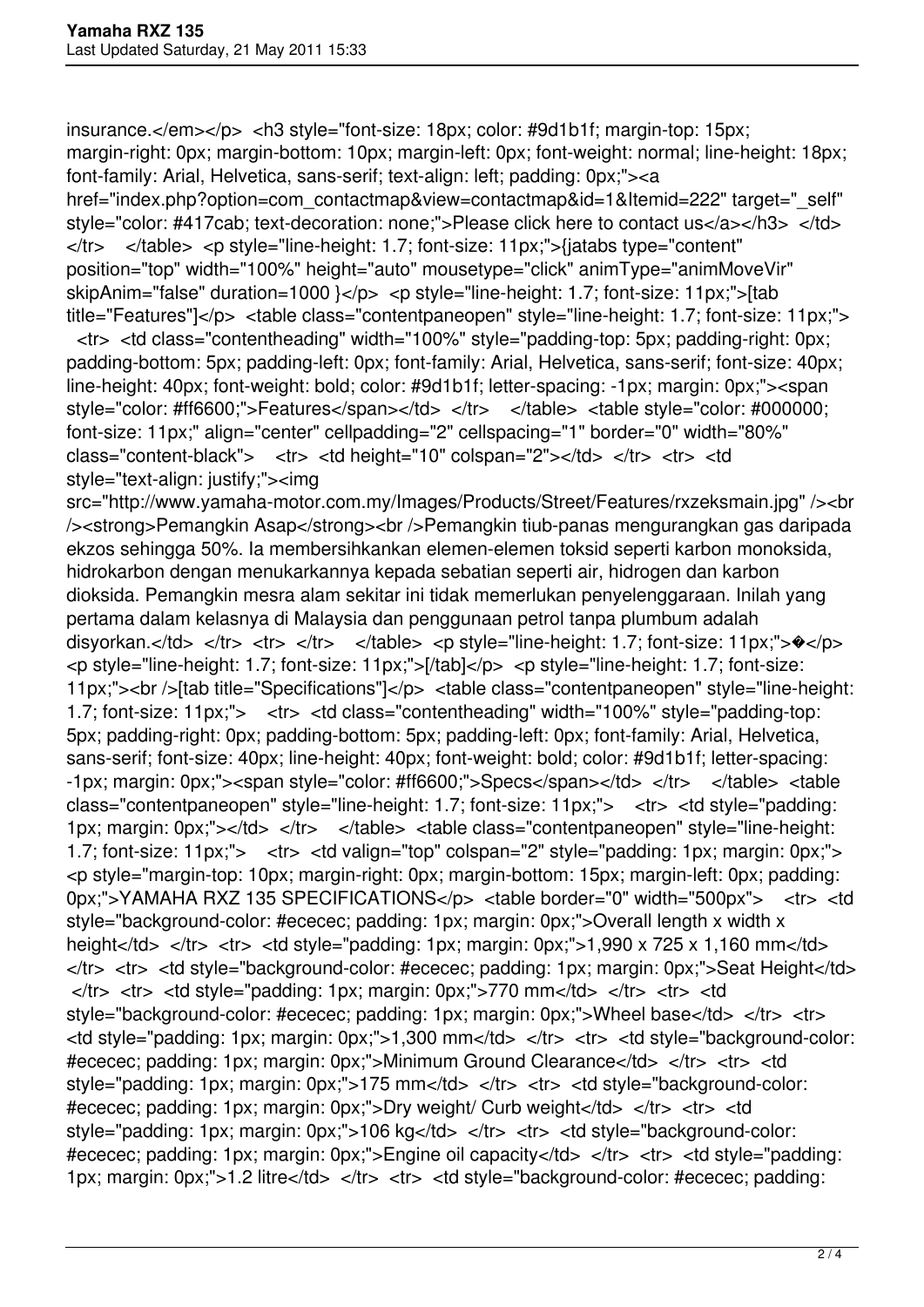1px; margin: 0px;">Fuel tank capacity<br />> /> /> </td> </tr> <td style="padding: 1px; margin: 0px;">13.0 litre</td> </tr> <tr> <td style="background-color: #ececec; padding: 1px; margin: 0px;">Transmission</td> </tr> <tr> <td style="padding: 1px; margin: 0px;">Constant mesh 6 speed</td> </tr> <tr> <td style="background-color: #ececec; padding: 1px; margin: 0px;">Brake front / rear</td> </tr> <tr> <td style="padding: 1px; margin: 0px;">Single disc brake / Drum Brake</td> </tr> </table> </td> </td> </tr> </table> <p style="line-height: 1.7; font-size: 11px;">[/tab]<br />[tab title="Colors"]</p> <table class="contentpaneopen" style="line-height: 1.7; font-size: 11px;"> <tr> <td class="contentheading" width="100%" style="padding-top: 5px; padding-right: 0px; padding-bottom: 5px; padding-left: 0px; font-family: Arial, Helvetica, sans-serif; font-size: 40px; line-height: 40px; font-weight: bold; color: #9d1b1f; letter-spacing: -1px; margin: 0px;"><span style="color: #ff6600;">Colors</span></td> </tr> </table> <table class="contentpaneopen" style="line-height: 1.7; font-size: 11px;"> <tr> <td style="padding: 1px; margin: 0px;"></td> </tr> </table> <table class="contentpaneopen" style="line-height: 1.7; font-size: 11px;"> <tr> <td valign="top" colspan="2" style="padding: 1px; margin: 0px;"> <table border="0" style="margin-bottom: 8px;"> <tr> <td style="padding: 1px; margin: 0px;"><img

src="http://www.yamaha-motor.com.my/Images/Products/street/rxz2009-red.jpg" /><br />>/td> <td width="10px" style="padding: 1px; margin: 0px;"><br /></td> <td style="padding: 1px; margin: 0px;">Red</td> </tr> </table> <table border="0" style="margin-bottom: 8px;"> <tr> <td style="padding: 1px; margin: 0px;"><img

src="http://www.yamaha-motor.com.my/Images/Products/street/rxz2009-black.jpg" /> < br /></td> <td width="10px" style="padding: 1px; margin: 0px;"><br /></td> <td style="padding: 1px; margin: 0px;">Black<br /></td> </tr> </table> <table border="0" style="margin-bottom: 8px;"> <tr> <td style="padding: 1px; margin: 0px;"><br />>/>></td> <td width="10px" style="padding: 1px; margin: 0px;"><br />>/>></td> <td style="padding: 1px; margin: 0px;"><br /></td> </tr> </table> <p style="margin-top: 10px; margin-right: 0px; margin-bottom: 15px; margin-left: 0px; padding: 0px;"> $\rightarrow$ </p> </td> </tr> </table> <p style="line-height: 1.7; font-size: 11px;">[/tab]</p> <p style="color: #000000; font-family: Verdana, Arial, Helvetica, sans-serif; font-size: 11px; line-height: 1.7;">[tab title="Payment Scheme"]</p> <br/>b>>>>> <br/>t/> <table class="contentpaneopen" style="cursor: default; border: 1px dashed #bbbbbb;"> <tr> <td colspan="2" valign="top" style="color: #000000; font-family: Verdana, Arial, Helvetica, sans-serif; font-size: 11px; cursor: text; padding: 1px; margin: 0px; border: 1px dashed #bbbbbb;"> <div class="fs1" id="hplogo" style="text-align: left; padding: 0px; margin: 0px;"><span style="font-family: 'arial black', 'avant garde'; font-size: 12pt; color: #ff6600;">PRICE LIST</span></div> <div style="text-align: left; padding: 0px; margin: 0px;"><span style="font-family: 'arial black', 'avant garde'; font-size: 12pt; color: #ff6600;"><a href="index.php?option=com\_content&view=article&id=169&Itemid=292" style="color: #000000;

text-decoration: none;">KOK MOTOR</a> - <a

href="index.php?option=com\_content&view=article&id=102&Itemid=236" style="color: #000000; text-decoration: none;">AEON</a> - <a

href="index.php?option=com\_content&view=article&id=106&Itemid=240" style="color: #000000; text-decoration: none:">SINGER</a></span></div> <div id="hplogo" style="text-align: left; padding: 0px; margin: 0px;"> <h2 style="font-size: 24px; color: #323232; margin-top: 25px; margin-right: 0px; margin-bottom: 10px; margin-left: 0px; font-weight: normal; line-height: 24px; font-family: Arial, Helvetica, sans-serif; width: 500px; background-color: #f0f0ee; text-align: left; padding: 6px;">Yamaha RXZ 135 Easy Payment</h2> <table align="center" border="0"